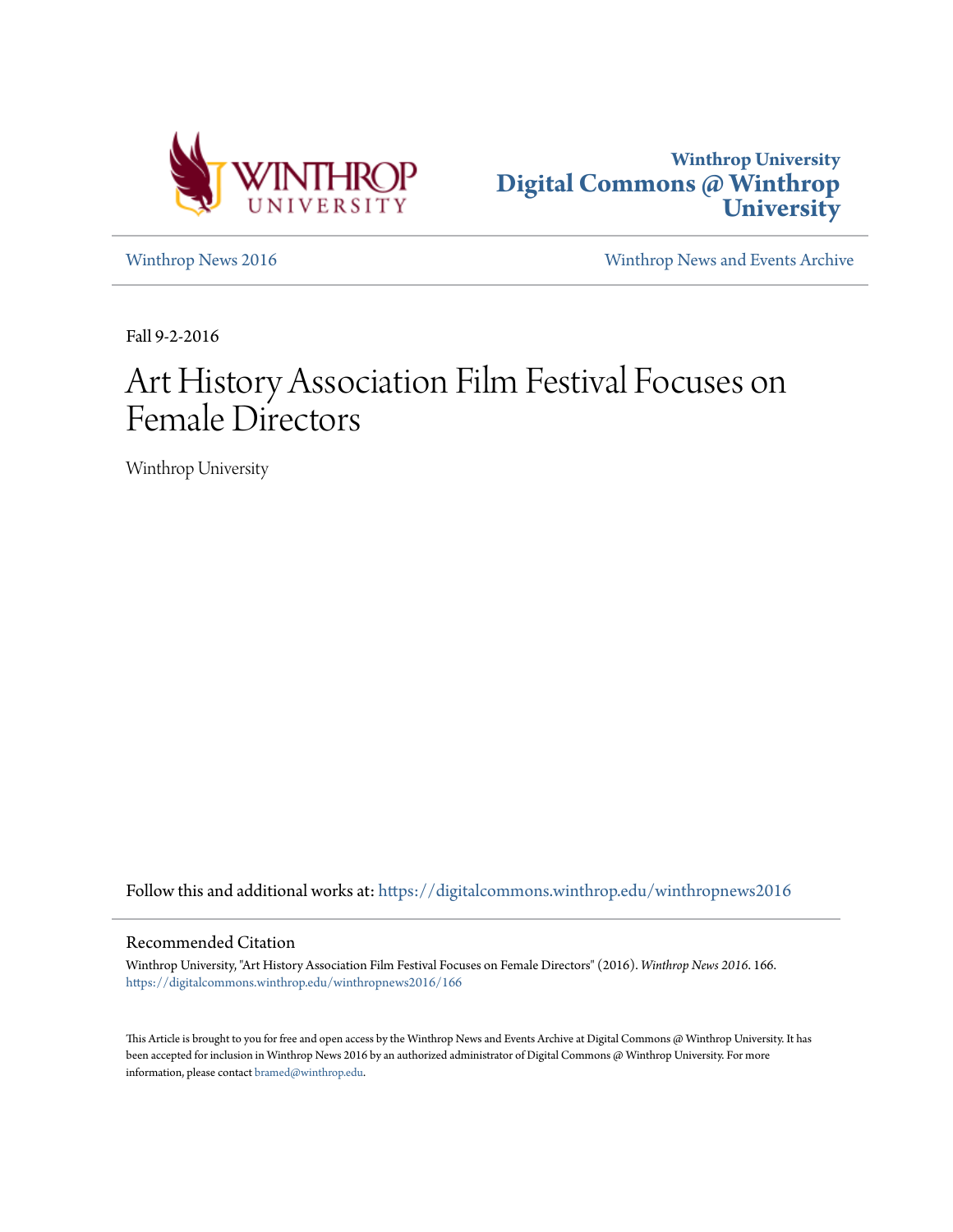



**AFFAIRS ATHLETICS GIVING**

**ABOUT ADMISSIONS & AID ACADEMICS STUDENT**

All News Archives RSS News Feeds

Winthrop in the News

# 09/02/2016 **Art History Association Film Festival Focuses on Female Directors**

# **Quick Facts**

**This is the sixth year the Art History Association** has hosted the film festival.

**O** SHARE

「验費」

**This year's theme focuses on female directors.** 



ROCK HILL, SOUTH CAROLINA—Winthrop University's Art History Association will highlight female directors for its sixth annual Art History Association Film Festival, beginning Sept. 6 with Amy Heckerling's smash hit comedy "Clueless."

Throughout the fall semester, audiences are invited to watch these acclaimed films and participate in a discussion afterward. Discussions will be led by art history faculty.

The fall 2016 line-up includes:

### **Sept. 6: "Clueless," directed by Amy Heckerling** (1995)

Based on Jane Austen's "Emma," "Clueless" follows the shallow and rich Cher as she navigates her elite prep school and attempts to be a matchmaker. Discussion led by Karen Stock, professor of fine arts.

**Sept. 13: "Belle," directed by Amma Asante** (2013) In the period drama "Belle," the illegitimate daughter of a British admiral works to abolish slavery in England during the 1700s. Discussion led by Laura Dufresne, professor of

fine arts.

# **Sept. 20: "Zero Dark Thirty," directed by Kathryn Bigelow** (2012)

This edge-of-your-seat thriller tells the true story of the female-led operation to find and terminate the terrorist Osama bin Laden. Discussion led by Alice Burmeister, associate professor of fine arts.

# **Sept. 27: "Seven Beauties," directed by Lina Wertmuller** (1975)

Wertmuller has the distinction of being the first woman nominated for Best Director at the Academy Awards. Set in 1930s Italy, the action beings when a low-level thug kills a man who disrespected his sister. After joining the military to avoid prison, he finds himself locked in a concentration camp. Discussion led by Dufresne.

# **Oct. 4: "The Piano," directed by Jane Campion** (1993)

A mute pianist and her young daughter move to New Zealand, where the pianist has been sold into marriage, with only a piano and their few belongings. A tale of forbidden love follows. Discussion led by Stock.